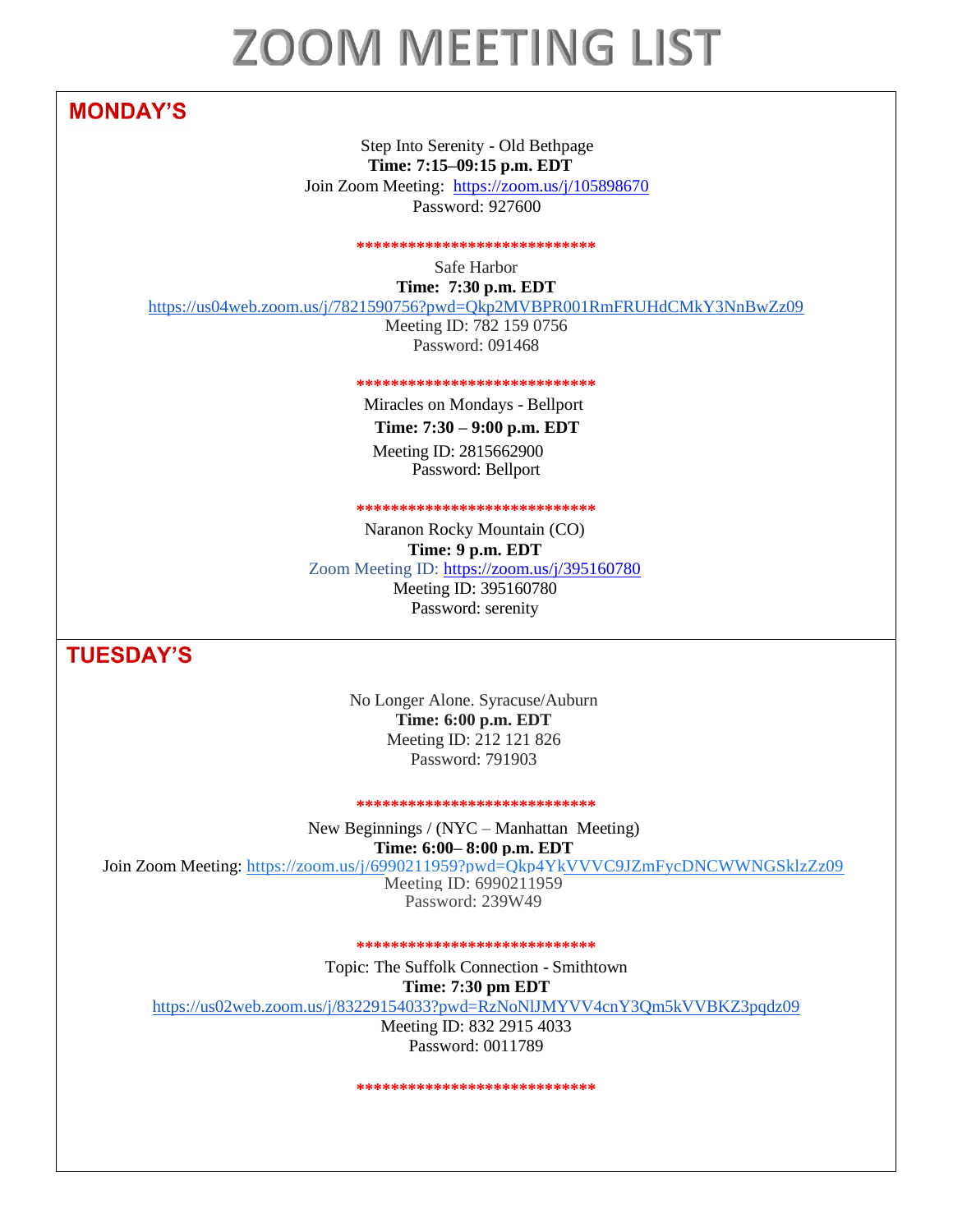Magic Chairs (Manhasset) **Time: 7:30-9:00 p.m. EDT** Join Zoom Meeting:<https://zoom.us/j/91230134676> Meeting ID: 912 3013 4676

#### **\*\*\*\*\*\*\*\*\*\*\*\*\*\*\*\*\*\*\*\*\*\*\*\*\*\*\*\***

Just for Today / Yonkers **Time: 8:00 - 9:15 p.m. EDT** Join Zoom Meeting <https://zoom.us/j/2048494075> Meeting ID: 204 849 4075

**\*\*\*\*\*\*\*\*\*\*\*\*\*\*\*\*\*\*\*\*\*\*\*\*\*\*\*\***

Naranon Rocky Mountain (CO.) **Time: 9:00 p.m. EDT** Zoom Meeting ID:<https://zoom.us/j/395160780> Password: serenity Tuesday Topic: SESH

## **WEDNESDAY'S**

**\*\*\*\*\*\*\*\*\*\*\*\*\*\*\*\*\*\*\*\*\*\*\*\*\*\*\*\***

Hopeful Hearts Syracuse/Auburn **Time: 7:00 p.m. EDT** Meeting ID: 212 121 826 Password: 791903

**\*\*\*\*\*\*\*\*\*\*\*\*\*\*\*\*\*\*\*\*\*\*\*\*\*\*\*\***

FH Freedom Group/Queens **Time: 7:20 p.m. EDT** Join Zoom Meeting

<https://us04web.zoom.us/j/72559609146?pwd=Zi85ejZmRUpPVTN5TXF6UVdaZjZhdz09>

Meeting ID: 725 5960 9146 Password: 072709

**\*\*\*\*\*\*\*\*\*\*\*\*\*\*\*\*\*\*\*\*\*\*\*\*\*\*\*\***

Naranon Rocky Mountain (CO.) **Time: 9:00 p.m. EDT** Zoom Meeting ID:<https://zoom.us/j/395160780> Password: serenity Wednesday's Topic: Traditions

**THURSDAY'S** 

You're Not Alone Family Group Time: 6:30 p.m. EDT Join Zoom Meeting: https://zoom.us/j/504579821

> Meeting ID: 504 579 821 Password: courage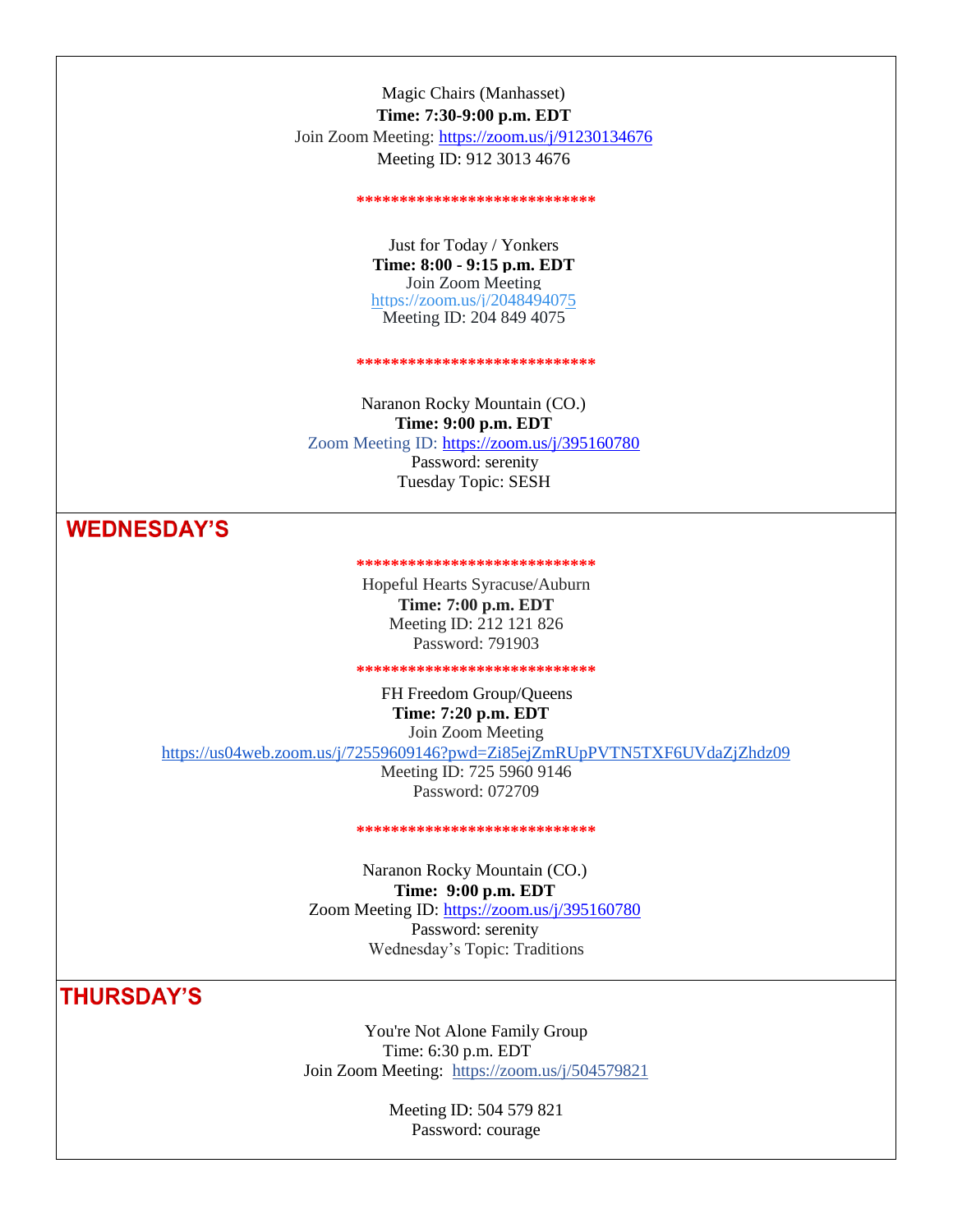#### **\*\*\*\*\*\*\*\*\*\*\*\*\*\*\*\*\*\*\*\*\*\*\*\*\*\*\*\***

Real People Too – Sayville **Time: 7:30 p.m. EDT** Join Zoom Meeting: <https://zoom.us/j/6312054762> Meeting ID: 6312054762 **\*\*\*\*\*\*\*\*\*\*\*\*\*\*\*\*\*\*\*\*\*\*\*\*\*\*\*\***

Miracles on Mauier - Brooklyn **Time: 7:30 p.m. EDT** Meeting ID: 634234710 Password: 098403 One tap mobile**:** +16465588656,, 89131010687# (New York)

#### **\*\*\*\*\*\*\*\*\*\*\*\*\*\*\*\*\*\*\*\*\*\*\*\*\*\*\*\***

HIH Thursday Night Meeting **Time: 7:30 p.m. EDT** Join Zoom Meeting <https://zoom.us/j/741539309?pwd=NmcrODNpUFNSa0sycTlaVlNqZkdXZz09> Meeting ID: 741 539 309 Password: 440916 Join by Skype for Business <https://zoom.us/skype/741539309>

#### **\*\*\*\*\*\*\*\*\*\*\*\*\*\*\*\*\*\*\*\*\*\*\*\*\*\*\*\***

Naranon Rocky Mountain (CO.) **Time: 9:00 p.m. EDT** Zoom Meeting ID:<https://zoom.us/j/395160780> Meeting ID: 395160780

Password: serenity Thursday Topic: Step Meeting

## **FRIDAY'S**

#### **\*\*\*\*\*\*\*\*\*\*\*\*\*\*\*\*\*\*\*\*\*\*\*\*\*\*\***

Soul Searchers. Syracuse/Auburn **Time: 7:00 p.m. EDT** Meeting ID: 212 121 826 Password: 791903

### **\*\*\*\*\*\*\*\*\*\*\*\*\*\*\*\*\*\*\*\*\*\*\*\*\*\*\*\***

Naranon Rocky Mountain (CO.) **Time: 9:00 p.m. EDT** Zoom Meeting ID:<https://zoom.us/j/395160780> Password: serenity

# **SATURDAY'S**

Courage to Change **Time: 9:30 a.m. EDT**

Join Zoom Meeting**:** <https://zoom.us/j/950933574> Meeting ID: 950933574 Password: 317710